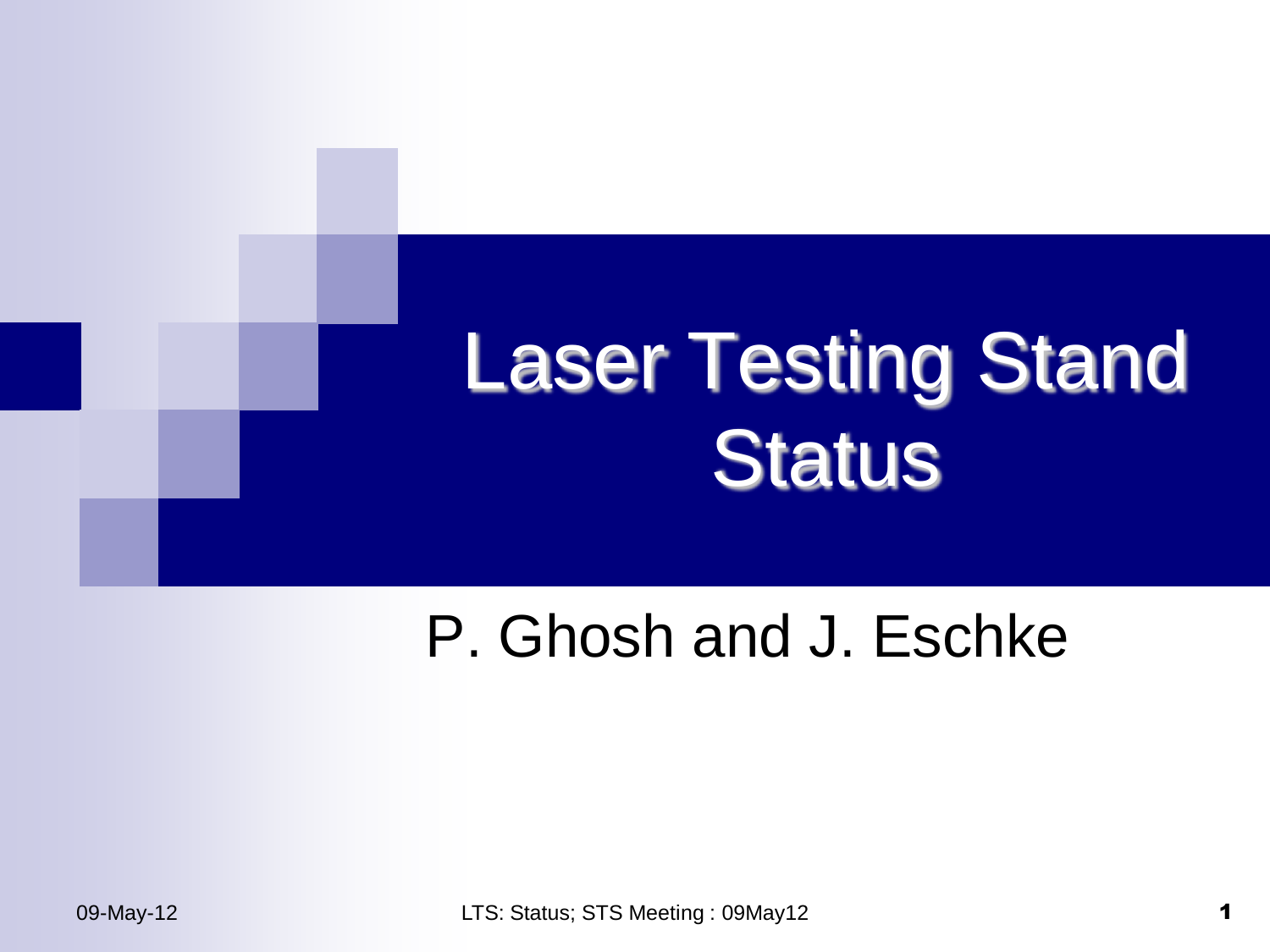### Laser features

- Pulsed Laser (1-10ns pulse)
- **Low power (** $\sim$ **5mW)**
- Infrared Laser as 1060nm has absorption depth ~350µm in silicon
- Multi wavelength option will be advantage
- Attenuator needed to lower power of laser.

#### **Supplier : ???? (Searching)**



*Source: Internet*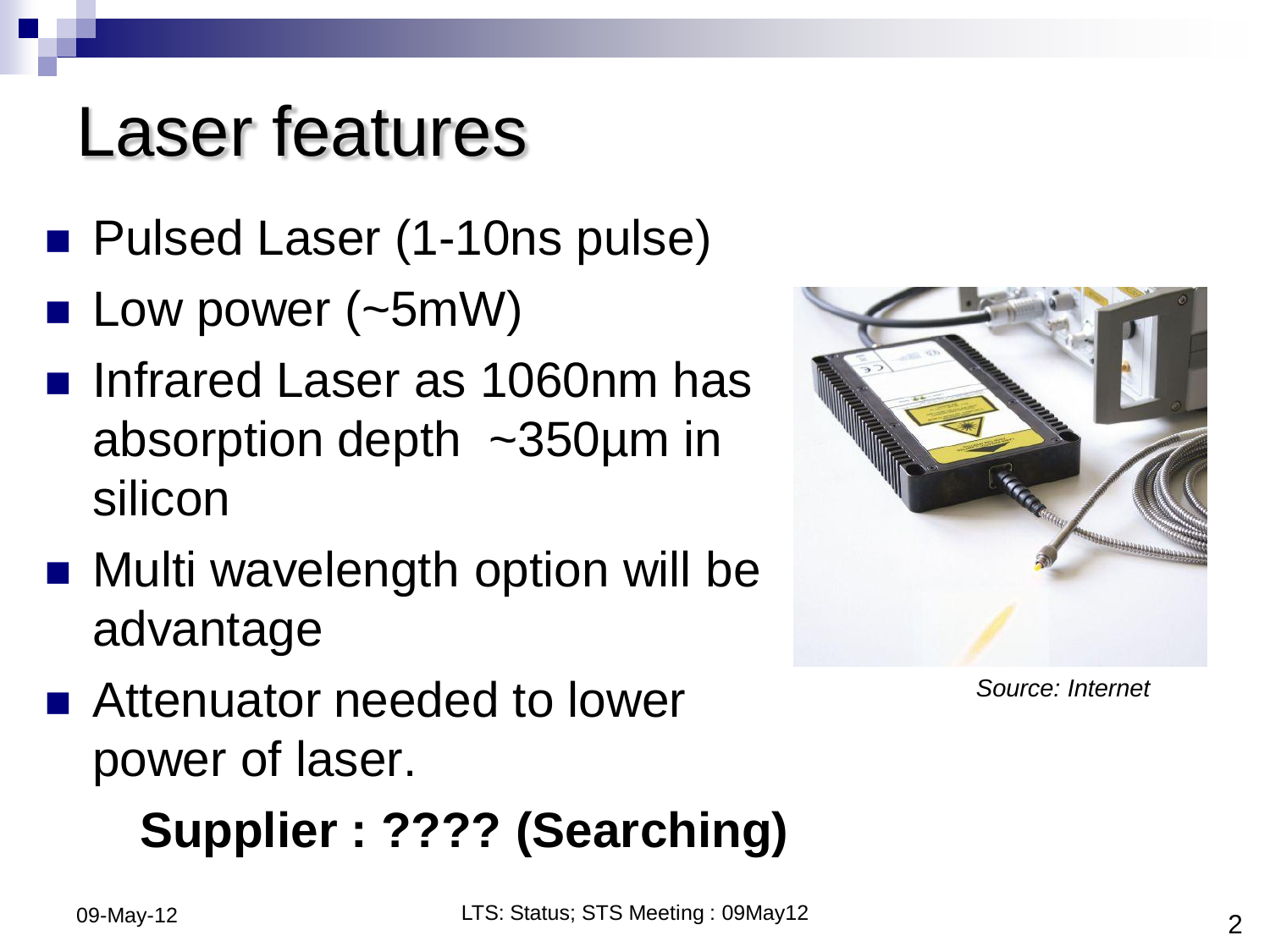## Suggested Supplier: Pulsed Laser

#### **[LASERGLOW TECHNOLOGIES](http://www.laserglow.com/finder.htm)**

#### Toronto, Canada

#### **[US LASER Corporation](http://www.uslasercorp.com/)**

New Jersey , USA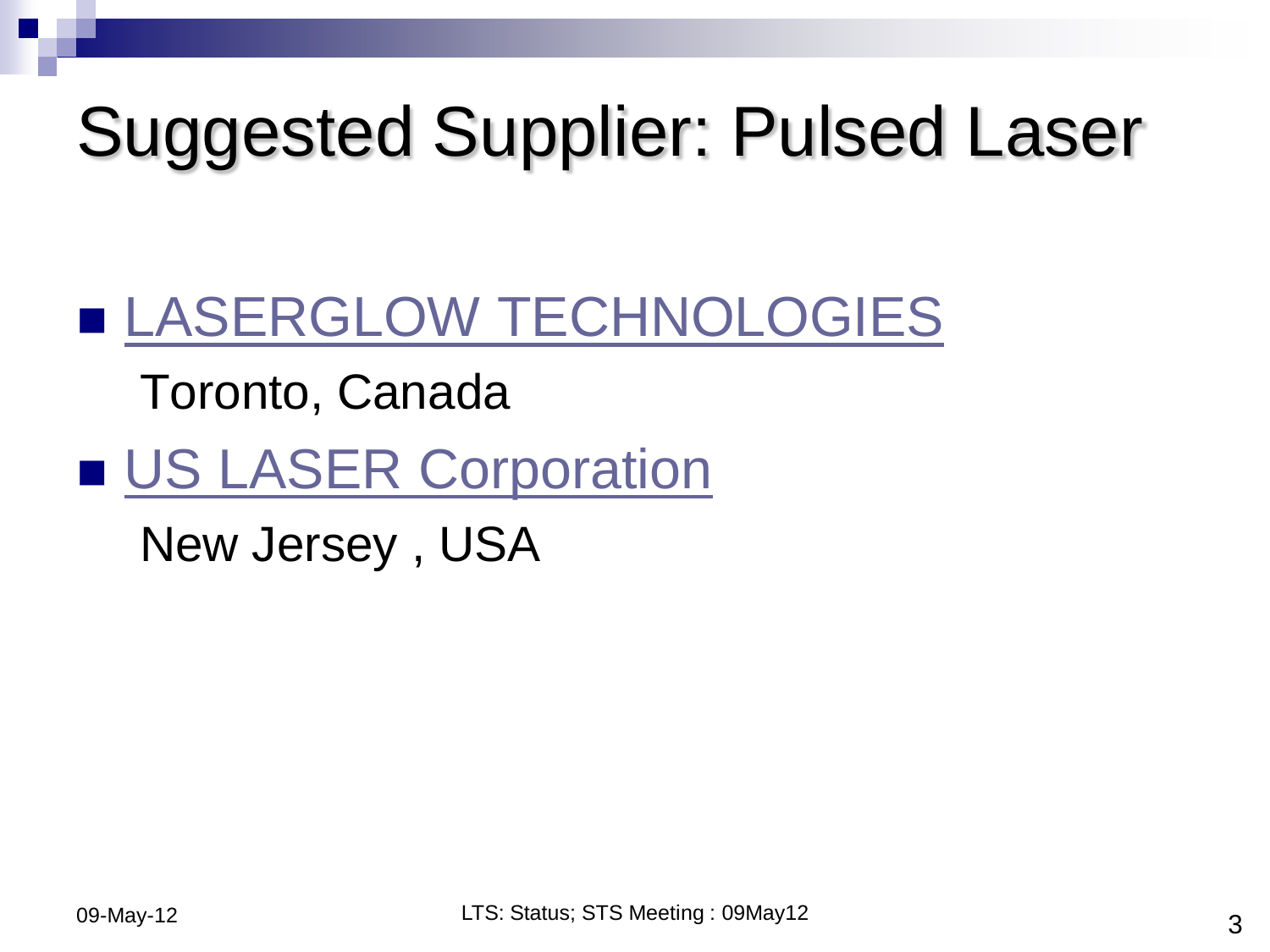# Beam Delivery System(BDS)



*Source: US Laser Corp. Webpage*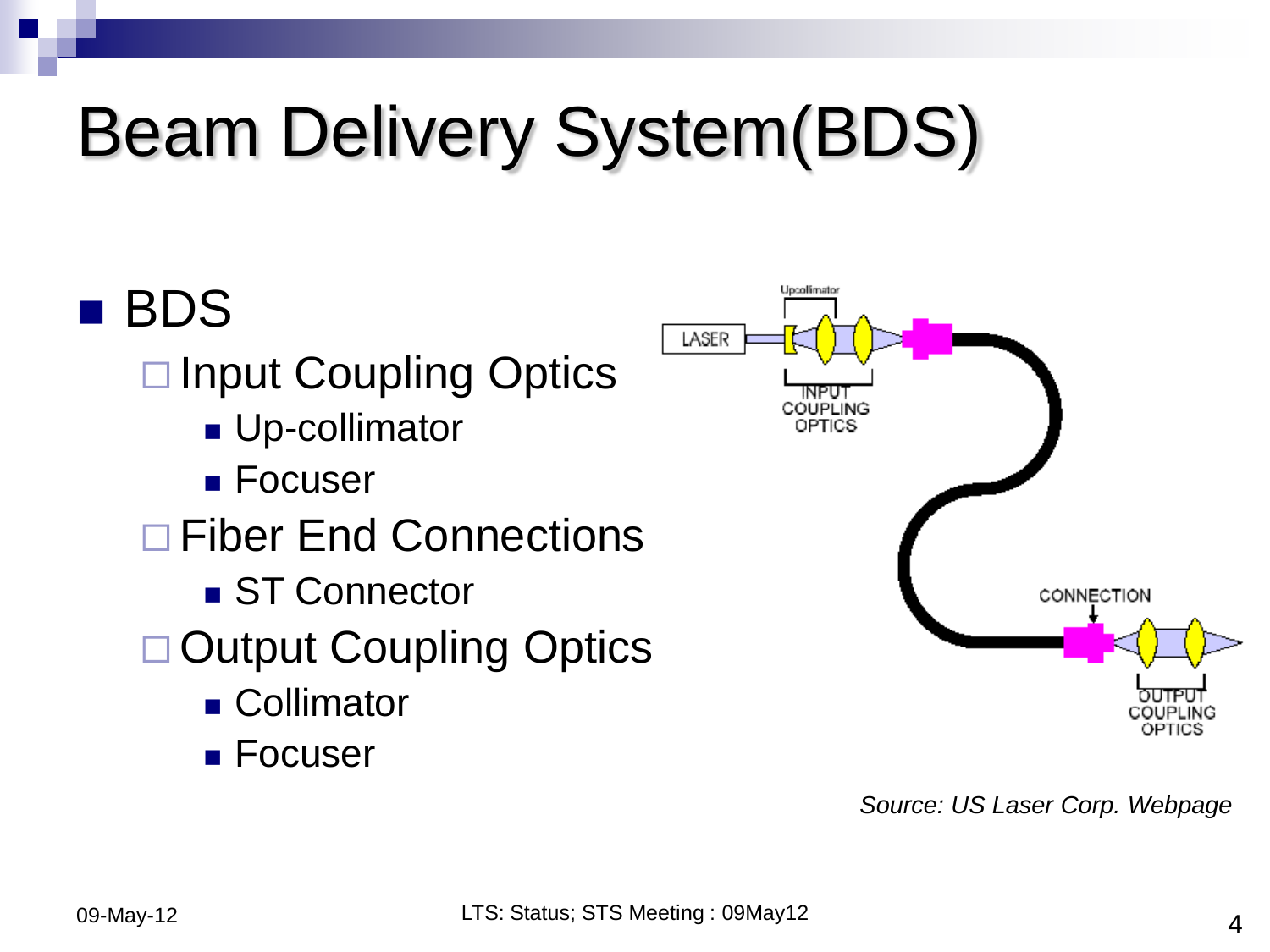### Collimator / Focuser



- NA: Numerical aperture
- f: Focal length of the lens
- a: Fiber Core diameter
- DA: Divergence angle of the beam
- M: Magnification factor SD: Spot diameter i,o: Image and object distance
- WD: Working distance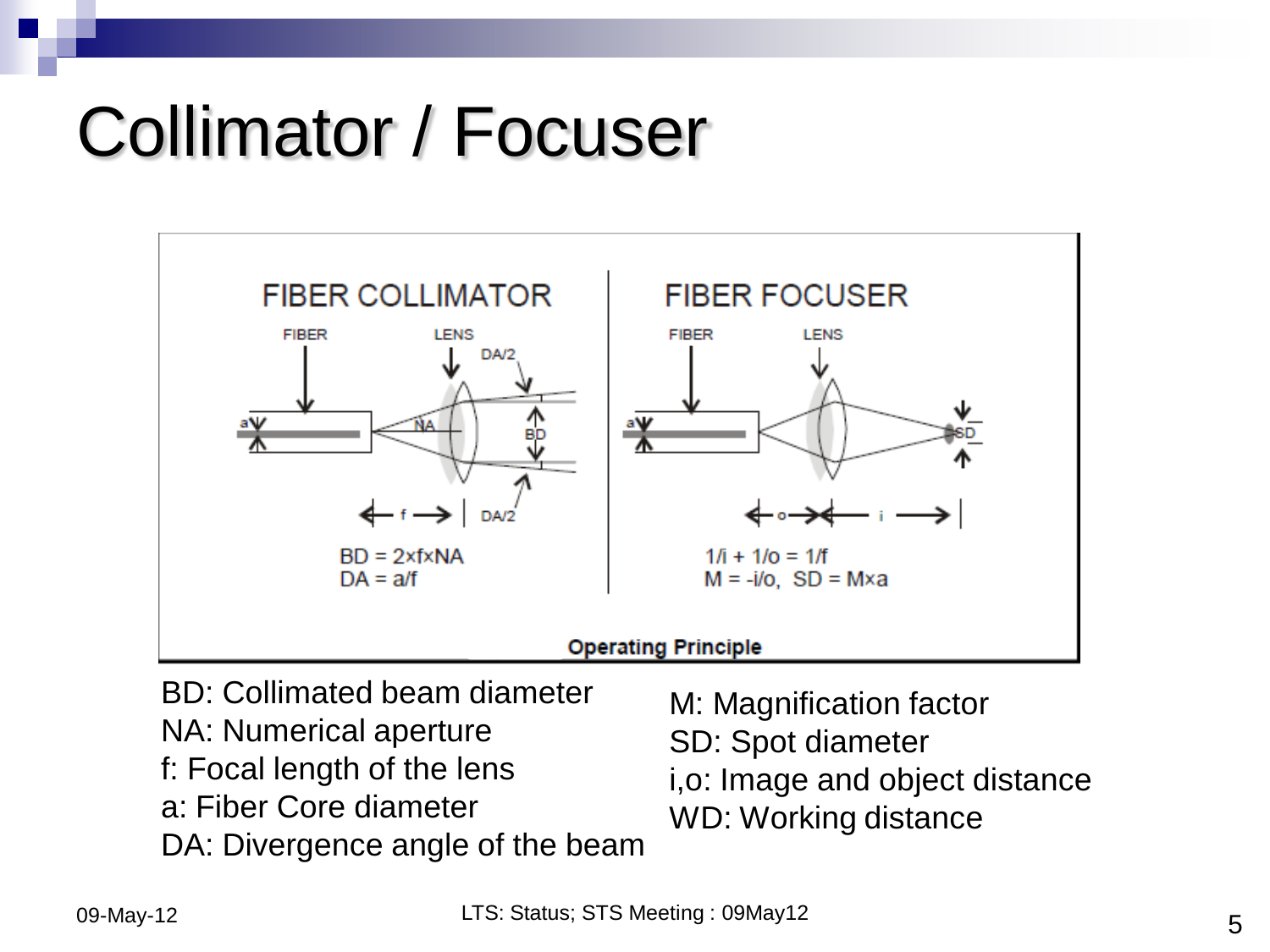## Collimator/Focuser features

- **High power handling**
- Rugged and compact design
- **Low insertion loss**
- **Low back reflection**
- Multimode Fiber versions
- **Diffraction limited optics**
- **LOW COST!**

Suggested Supplier **OZOptics**



*Source : OZOptics Webpage*